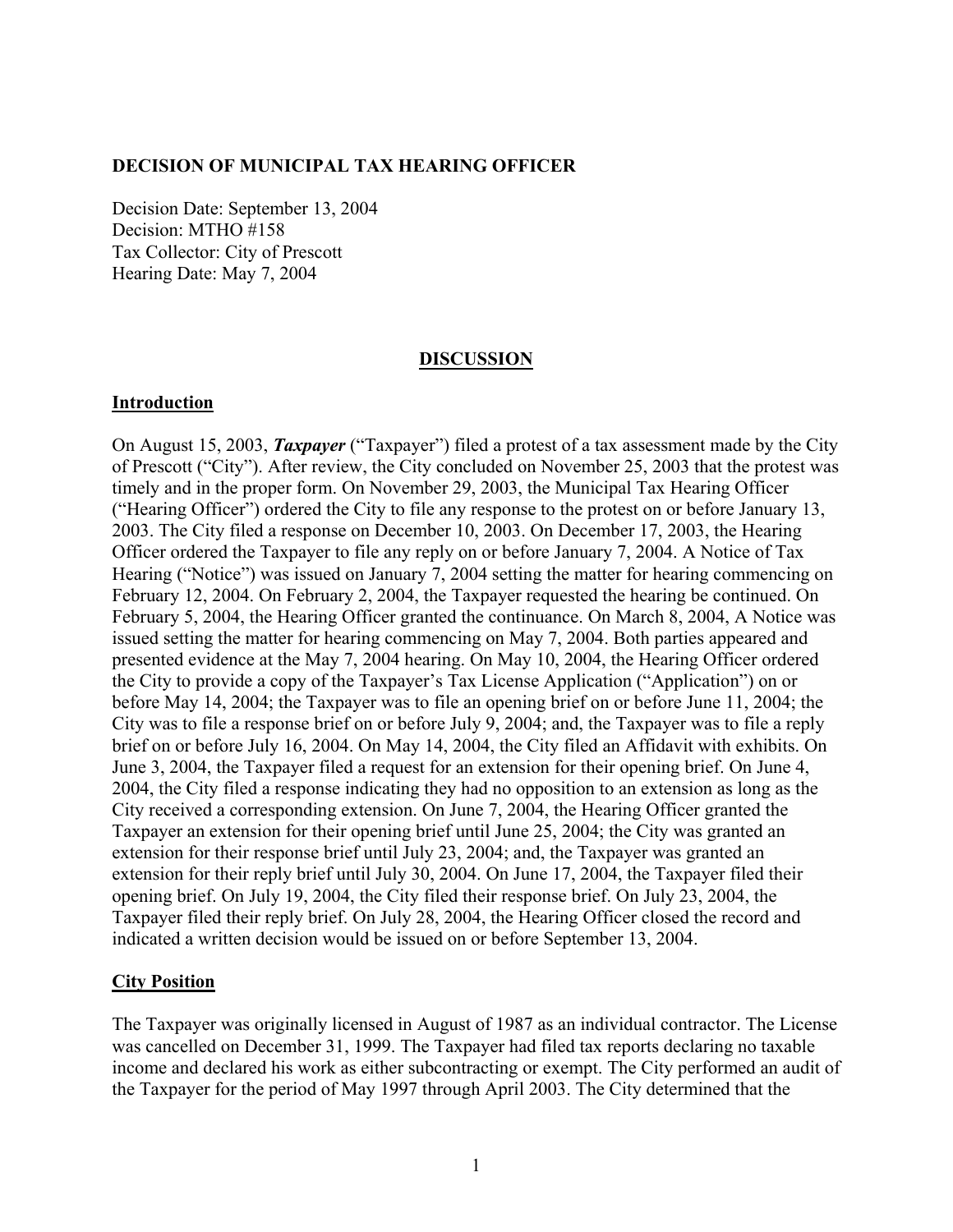Taxpayer had acted in the capacity of a general contractor on some construction projects. The Taxpayer was unable to provide records requested by the City and as a result the City utilized building permits to determine taxable income. The City assessed the Taxpayer for additional taxes due on contracting income in the amount of \$9,532.42. In addition, the City assessed penalties totaling \$2,363.46 plus interest up through May 2003 in the amount of \$7,071.65.

The City asserted that if a taxpayer files tax returns that the City is not satisfied with, the City is authorized pursuant to City Tax Code Section 4-1-545(a)(1) and (2) ("Section 545(a)") to "redetermine the amount of the tax, penalties and interest … based on any information within his possession or which comes into his possession". In addition, City Code Section 4-1-545(b) ("Section 545(b)") authorizes the City to make an estimate of a taxpayer's liability "on any reasonable basis." It is further stated in Section 545(b) that it is the responsibility of the taxpayer to prove that the City's method is not reasonable and correct, by providing sufficient documentation. The City also noted that City Tax Code Section 370 ("Section 370") places the burden on the taxpayer to produce or reconstruct records to overcome the City's reasonable estimate. While the Taxpayer attacked the correctness of the City's estimate, the City argued that the Taxpayer did not present any records to show any to show any other reasonable method to estimate the taxes. The City asserts that its method of estimating the tax liability based on the value of building permit applications submitted by the Taxpayer and issued by the City is a reasonable method. In response to the Taxpayer's loss of his records to his BookkeeperS, the City argued that the Taxpayer's dispute with his BookkeeperS does not relieve him from the obligation to produce or reconstruct records.

According to the City, the Taxpayer did not, until the hearing, raise the issued that the tax liability was that of a corporation and not his personal obligation. Based on the City records, the Taxpayer filed for individual tax license application in August of 1987. At that time, the business name was "*Firstname Lastname* Gen. Contr.". There was no subsequent license issued in the name of the corporation, even though the Taxpayer claimed in a 1995 tax return that he had incorporated and changed the name to "*Firstname MI Lastname* Sr., Gen. Contracting, Inc.". The City indicated that City Tax Code Section 4-1-300 ("Section 300") requires persons to make an application for a license, and prohibits them from doing business until they have a license. The City also noted that the corporation was administratively dissolved by the Arizona Corporation Commission ("ACC") in February 2001. The City argued that because the corporation never applied for or held a tax license, and the only license ever held was held by *Firstname Lastname* in his individual capacity from the time of the application in 1987, he is still individually liable for the tax obligation. Based on the above, the City urges the Hearing Officer determine that *Firstname MI Lastname* is the responsible entity for the assessment.

# **Taxpayer Position**

According to the Taxpayer, the audit was based on the speculative building cost of the *Location* Self Storage ("*Location*") located at 706 *Location* Road in the City. The Taxpayer asserted that it was the general contractor on the *Location* project and had pulled the building permit. However, the Taxpayer argued that his partner and client was *Mr. XYZ* ("*Mr. XYZ*") and that *Mr. XYZ* was to be responsible for all sales taxes on the project. The Taxpayer indicated they would provide the City a copy of the contract with *Mr. XYZ* to demonstrate that *Mr. XYZ* was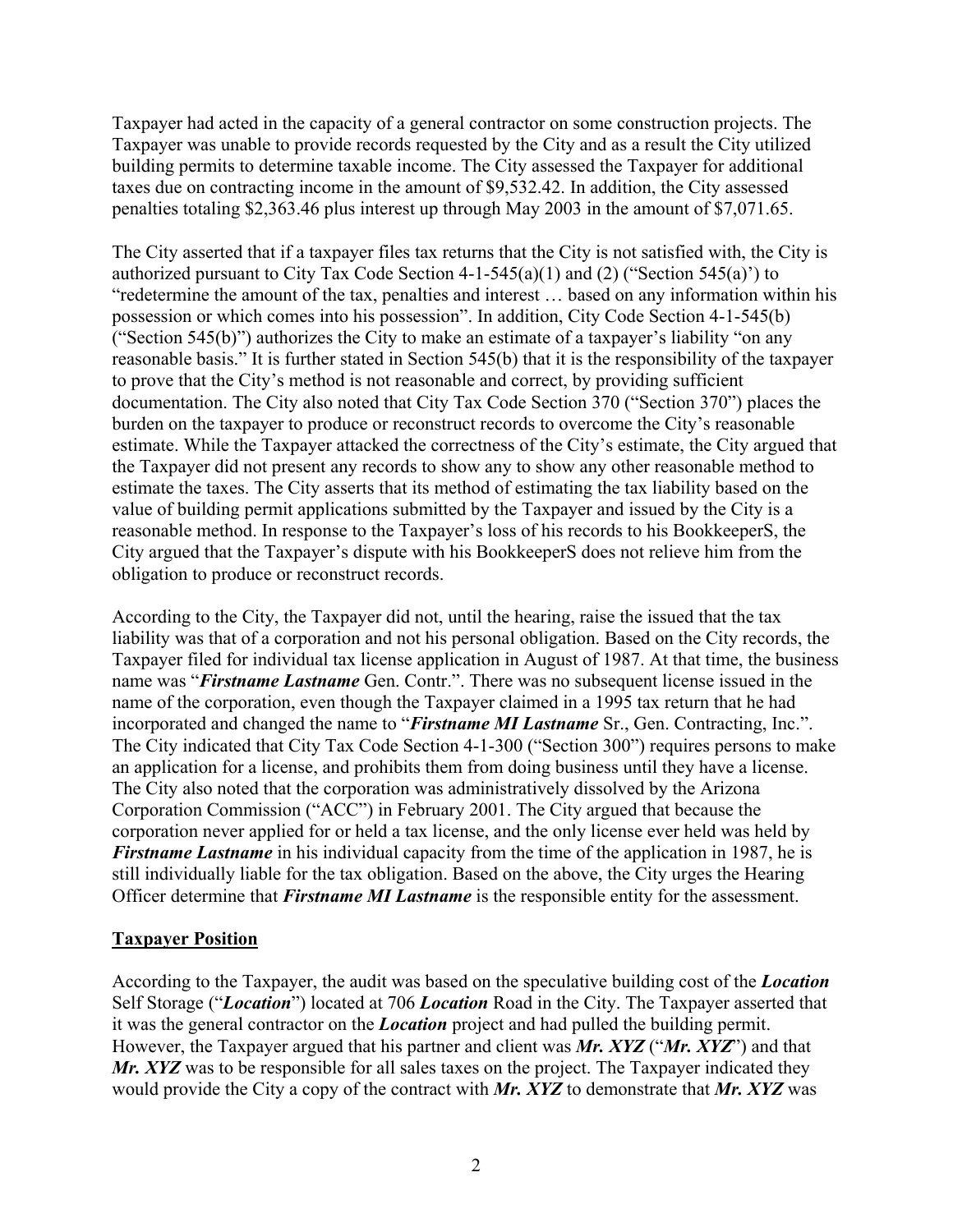responsible for the taxes owed on the *Location* project. The Taxpayer asserted that it was the City's position that the corporation is the taxpayer responsible for the payment of taxes. The Taxpayer argued there was no evidence that *Principal*, in his personal capacity, should be held responsible for the corporation's obligation. According to the Taxpayer, there is ample legal authority that shareholders, directors, and officers are not personally responsible for the obligations of the corporation absent an agreement to the contrary.

The Taxpayer argued that the City is barred from assessing any taxes against *Firstname MI Lastname* in his personal capacity. In addition, the Taxpayer argued that the City is barred from assessing any transaction privilege taxes against the corporation until such time as the City has determined the actual amount of taxes owed. According to the Taxpayer, the City has conceded that the calculation of taxes was based entirely on estimates set forth in building permits filed by the corporation. The Taxpayer argued that the City did not even attempt to verify the amounts paid to the corporation. The Taxpayer asserted that the City knows the Taxpayer only constructed 75 percent of the *Location* project and that another contractor had to complete the project. According to the Taxpayer, the City was aware that *Ms. A and Ms. B* (collectively, the "Bookkeepers") were engaged by the Taxpayer to compile accounting records and to prepare the transaction privilege tax returns. The Taxpayer asserted that the Bookkeepers failed to return the accounting records to *Principal*. The Taxpayer argued that the City proceeded with the tax assessment based on information known to be inaccurate and that the assessment very likely imparts a windfall on the City through a collection of "double-tax" on a significant portion of the construction of the mini-storage facility.

During the audit process and at the hearing, the Taxpayer asserts the City's position was always that the Corporation is the taxpayer responsible for the payment of the taxes. The Taxpayer extracted the following from the City's April 23, 2003 "Preliminary Taxpayer Notification of Audit-Results-10-Day Review Period:

"A privilege tax assessment has been calculated for *Taxpayer* for the audit period beginning May 1997 and ending April 23, 2003."

The Taxpayer extracted the following from a September 12, 2002 letter from the City addressed to the Corporation:

"This letter is to advise you that the City of Prescott intends to make an examination of the books and records of *Taxpayer* with respect to Privilege and Use Tax for the 48 months ended August 2002."

Based on all the above, the Taxpayer requested the Hearing Officer hold that *Principal* is not personally responsible for the payment of the taxes and that the City is barred from assessing the taxes against the corporation until such time as the City has determined the amount of taxes owed based on the known facts and circumstances.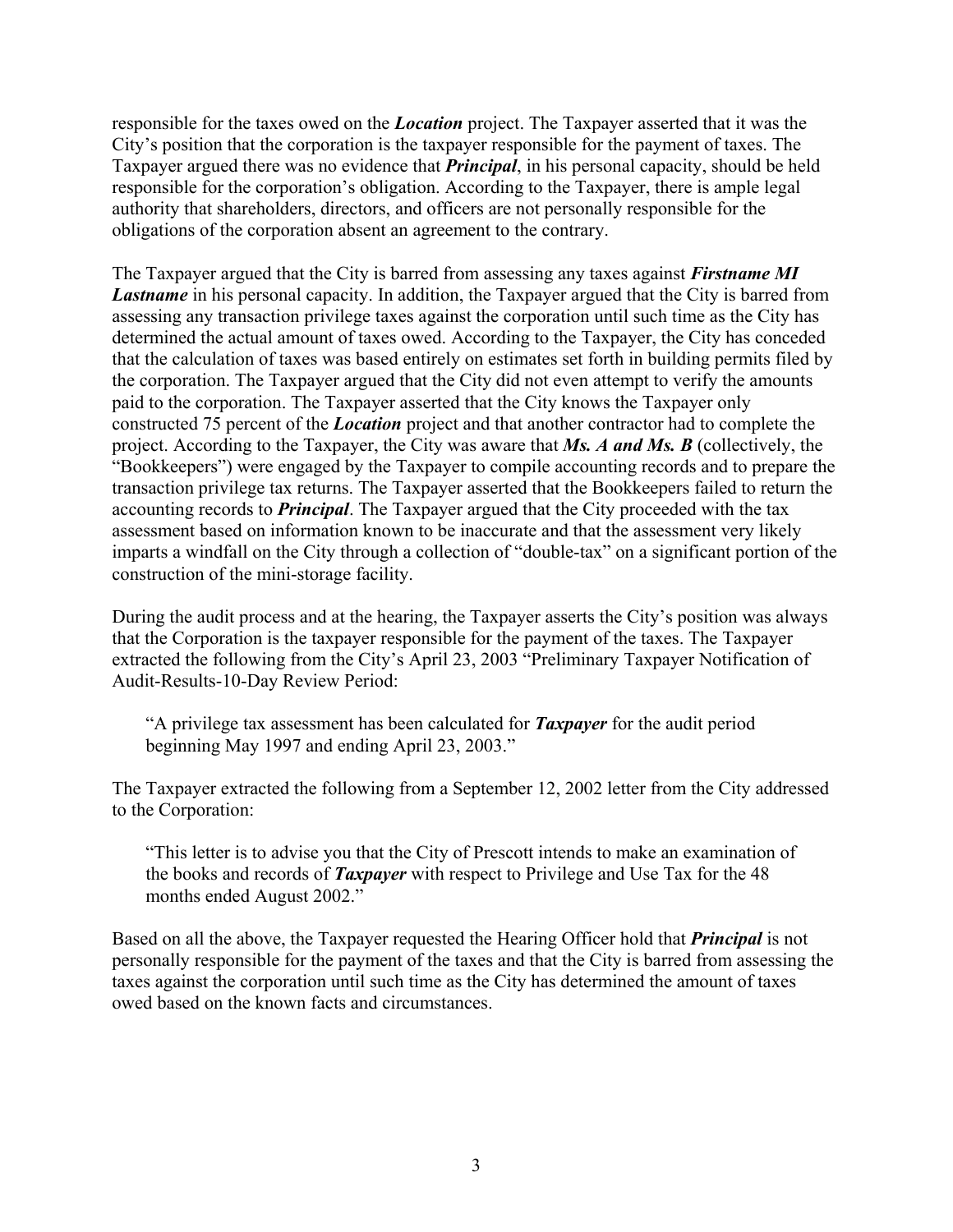### **ANALYSIS**

The first issue is who is the "person" that conducted the contracting activities that the City found to be taxable. We find that the City was notified of the change from an individual ownership business to a corporation when the privilege and use tax return was filed on October 20, 1995. While the corporation may not have been properly license with the City, we do note that the corporation requested at the bottom of the October 20, 1995 return for the City to send a new license application since the business was now incorporated. As a result, we find the proper taxpayer for the period October 20, 1995 through February 7, 2001 was the corporation. Any taxable activities outside that time period would be the individual responsibility of *Principal*. Whether *Principal* would have any individual responsibility for the corporation liability can not be determined from the record. It is not clear if the corporation properly notified the City of its dissolution in 2001 and how the assets, if any, were distributed.

The second issue is the amount of tax obligation. Clearly, the tax code requires the Taxpayer to maintain books and records to support the amount of taxable income. In this case, the City requested books and records and the Taxpayer failed to provide such records. As a result, the City was authorized pursuant to Section 545(a) to make an estimate of the Taxpayer's liability on any reasonable basis. We find the City's use of the values on the building permits to be a reasonable basis of estimation. While the Taxpayer argued the City's estimation was not reasonable, the Taxpayer failed to provide any books and records or offer any other estimation. Further, while the Taxpayer argued that *Mr. XYZ* was the responsible party to pay the taxes, the Taxpayer failed to produce any documentation to support that assertion. As a result, we conclude that the City's assessment was proper.

### **FINDINGS OF FACT**

- 1. On August 15, 2003, the Taxpayer filed a protest of a tax assessment made by the City.
- 2. After review, the City concluded on November 25, 2003 that the protest was timely and in proper form.
- 3. On November 29, 2003, the Hearing Officer ordered the City to file any response to the protest on or before January 13, 2004.
- 4. The City filed a response on December 10, 2003.
- 5. On December 17, 2003, the Hearing Officer ordered the Taxpayer to file any reply on or before January 7, 2004.
- 6. A Notice was issued on January 7, 2004, setting the matter for hearing commencing on February 12, 2004.
- 7. On February 2, 2004, the Taxpayer requested the hearing be continued.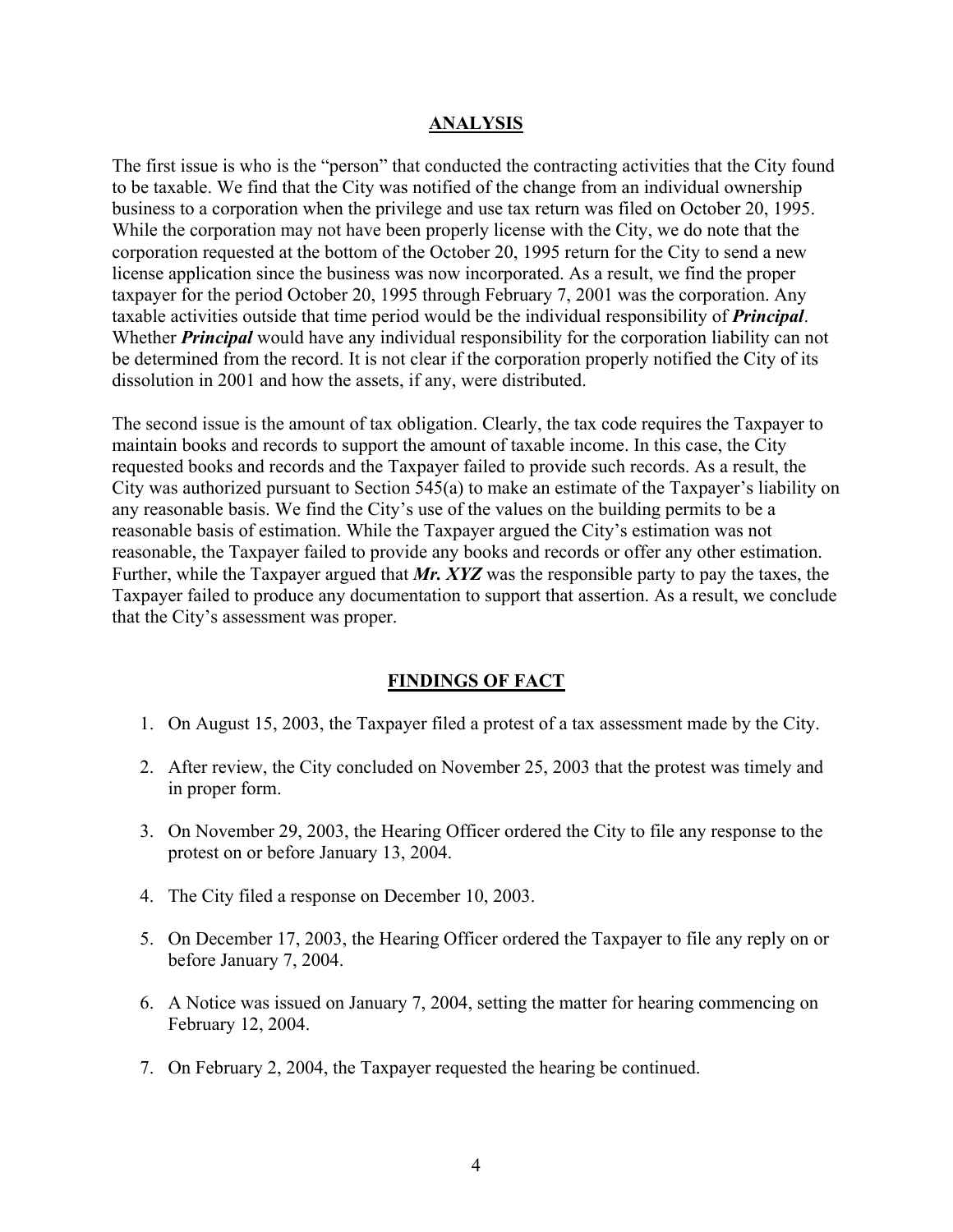- 8. On February 5, 2004, the Hearing Officer granted the continuance.
- 9. On March 8, 2004, a Notice was issued setting the matter for hearing commencing on May 7, 2004.
- 10. Both parties appeared and presented evidence at the May 7, 2004 hearing.
- 11. On May 10, 2004, the Hearing Officer ordered the City to provide a copy of the Taxpayer's Application on or before May 14, 2004; the Taxpayer was to file an opening brief on or before June 11, 2004; the City was to file a response brief on or before July 9, 2004; and, the Taxpayer was to file a reply brief on or before July 16, 2004.
- 12. On May 14, 2004, the City filed an Affidavit with exhibits.
- 13. On June 3, 2004, the Taxpayer filed a request for an extension for their opening brief.
- 14. On June 4, 2004, the City filed a response indicating they had no opposition to the extension as long as the City received a corresponding extension.
- 15. On June 7, 2004, the Hearing Officer granted the Taxpayer an extension for their opening brief until June 25, 2004; the City was granted an extension for their response brief until July 23, 2004; and, the Taxpayer was granted an extension for their reply brief until July 30, 2004.
- 16. On June 17, 2004, the Taxpayer filed their opening brief.
- 17. On July 19, 2004, the City filed their response brief.
- 18. On July 23, 2004, the Taxpayer filed a reply brief.
- 19. On July 28, 2004, the Hearing Officer closed the record and indicated a written decision would be issued on or before September 13, 2004.
- 20. The Taxpayer was originally licensed in August 1987 as an individual contractor.
- 21. The license was cancelled on December 31, 1999.
- 22. The Taxpayer had filed tax reports declaring no taxable income and declared his work as either subcontracting or exempt.
- 23. The City performed an audit of the Taxpayer for the period of May 1997 through April 2003.
- 24. The Taxpayer had acted in the capacity of a general contractor on some construction contracts.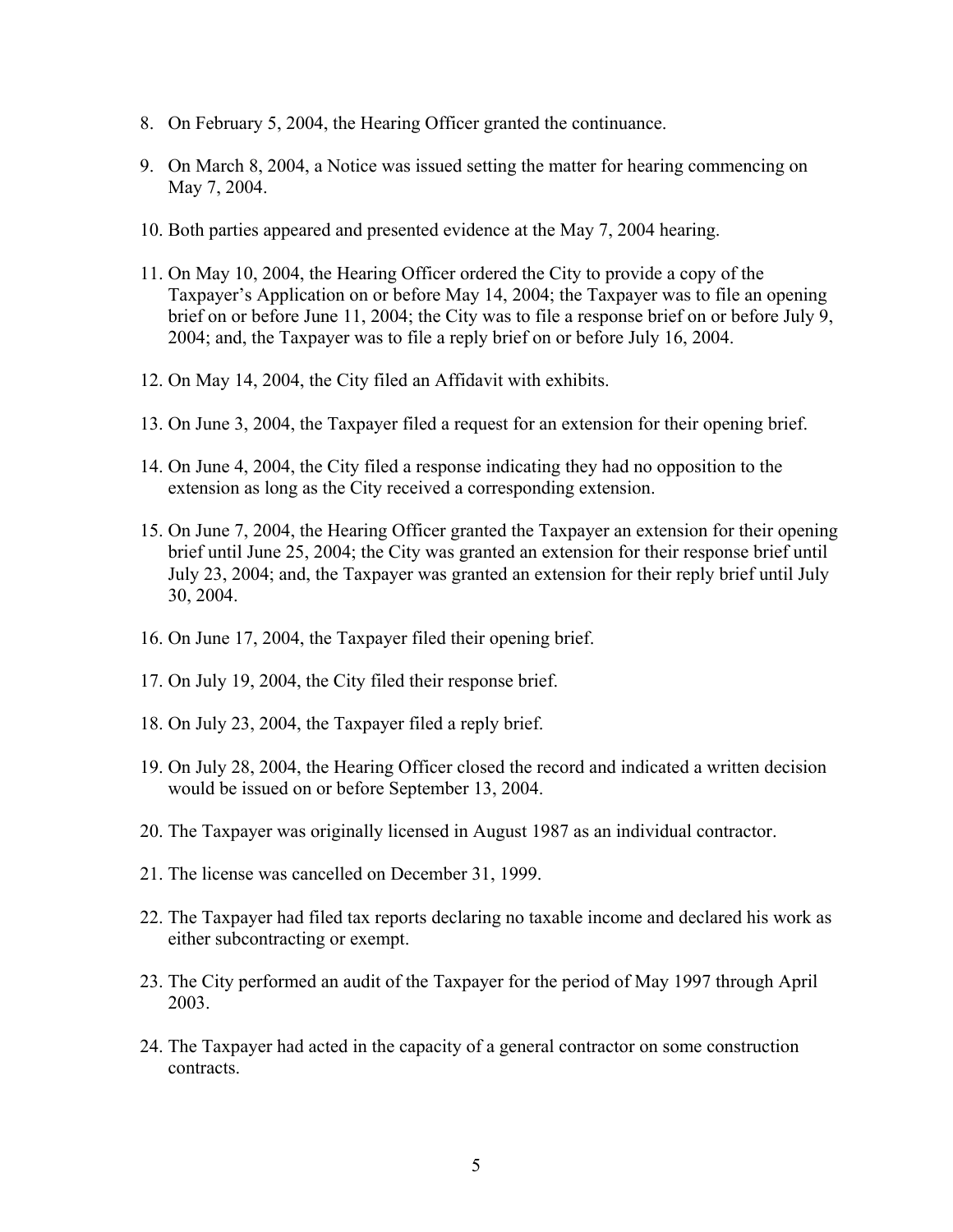- 25. The Taxpayer was unable to provide records requested by the City and as a result the City utilized building permits to determine taxable income.
- 26. The City assessed the Taxpayer for additional taxes due on contracting income in the amount of \$9,532.42.
- 27. The City also assessed penalties totaling \$2,363.46 plus interest up through May 2003 in the amount of \$7,071.65.
- 28. The Taxpayer did not present any records to show any other reasonable method to estimate the taxable income.
- 29. The City was notified of the change from an individual ownership business to a corporation when the privilege and use tax return was filed by the Taxpayer on October 20, 1995.
- 30. At the bottom of the October 20, 1995 tax return, the Taxpayer requested the City to send a new license application since the business was now incorporated.
- 31. The corporation was dissolved in February of 2001.
- 32. There was no evidence that the City was notified of the corporation dissolution in 2001.
- 33. The Taxpayer was the general contractor on the *Location* project and had pulled the building permit.
- 34. Prior to completion of the *Location* project, the Taxpayer had a disagreement with his partner and client, *Mr. XYZ*, and the Taxpayer did not complete the project.
- 35. There was no evidence presented to demonstrate the City was notified, prior to the hearing, of the dissolution of the corporation, and how the assets, if any, were distributed.

# **CONCLUSIONS OF LAW**

- 1. Pursuant to ARS Section 42-6056, the Municipal Tax Hearing Officer is to hear all reviews of petitions for hearing or redetermination under the Model City Tax Code.
- 2. The proper taxpayer for the period October 20, 1995 through February 7, 2001 was the corporation.
- 3. Pursuant to Section 370, the Taxpayer is required to keep and preserve suitable records.
- 4. The City is authorized pursuant to Section 545 to use estimates when the Taxpayer fails to maintain or provide necessary books and records.